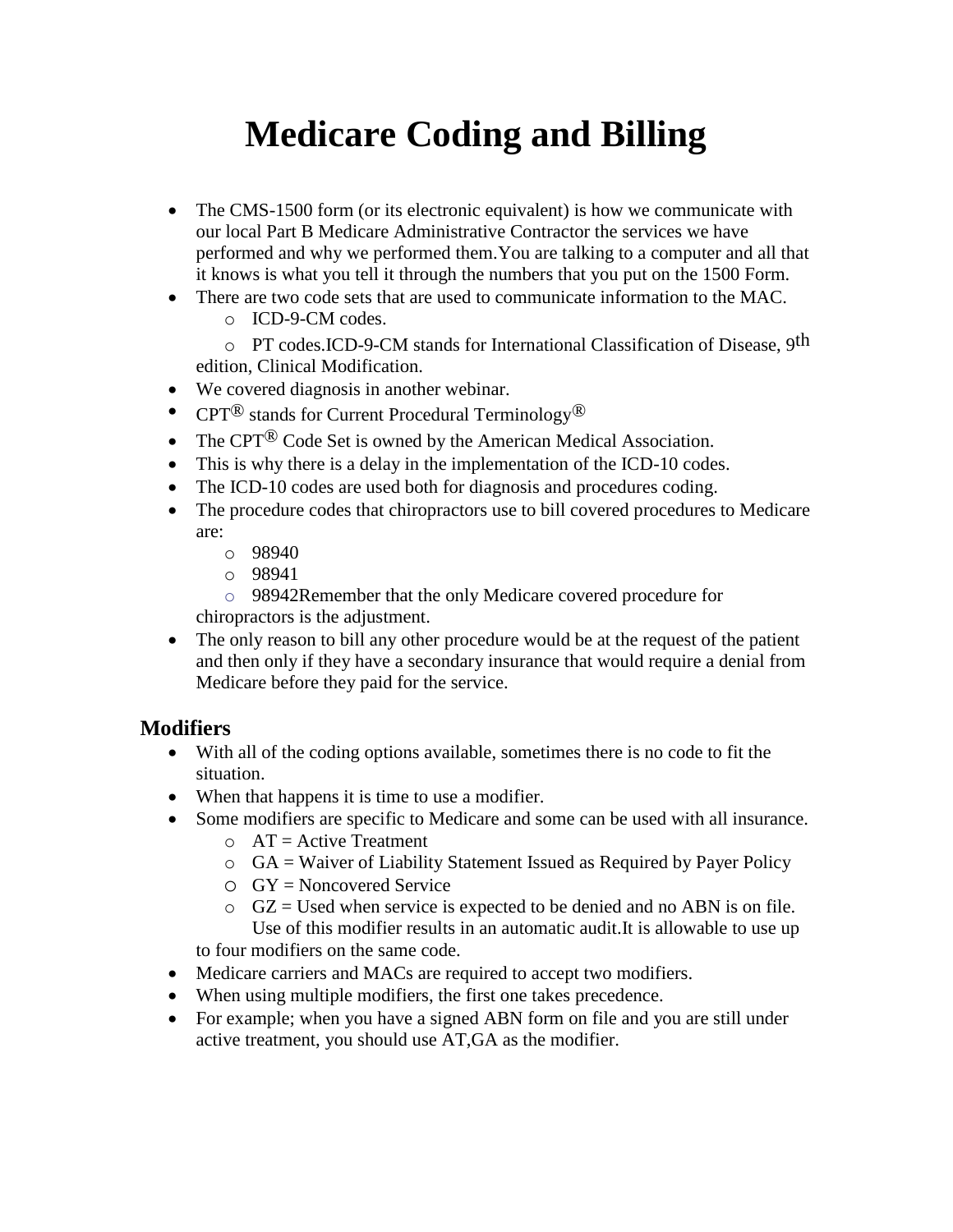### **AT Modifier**

- "For Medicare purposes, a chiropractor **must** place an AT modifier on a claim when providing active/corrective treatment to treat acute or chronic subluxation. However the presence of an AT modifier may not in all instances indicate that the service is reasonable and necessary. As always, contractors may deny if appropriate after medical review."
- The AT modifier must be on all active treatment services for correction of acute and chronic subluxations.
- If you have a signed ABN on file but are still in active treatment, use the AT,GA modifier combination in that order.
- **Do Not** use the AT modifier for care that is maintenance in nature.**GA Modifier**
- The GA code signifies the "Waiver of Liability Statement Issued as Required by Payer Policy."
- The GA modifier **does not** signify that the care is maintenance.
- If you place the GA modifier on a code you **must** have a signed ABN form in the file.
- It is appropriate to report the GA modifier when the beneficiary refuses to sign the ABN.For chiropractors, the –AT modifier (which signifies that the patient is under active treatment and that improvement is expected) is only used with the procedure codes 98940, 98941 and 98942.
- With the new changes in effect, the –GA modifier can only be used with procedure codes 98940, 98941 and 98942.

### **GY Modifier**

- The GY modifier is used to indicate that a service is not covered by Medicare
- Use the GY modifier when a patient's secondary insurance needs a rejection by Medicare before they will pay for a service

### **GZ Modifier**

- The GZ modifier is used when you expect Medicare to deny the service and you do not have an ABN form signed.
- Use this modifier when you forgot the ABN.
- Expect an audit if you use this modifier

### **Q6 Modifier**

- Services provided by a Locum Tenens physician
- Use this modifier when you have another doctor filling in for you.
- A Locum Tenens doctor can fill in for 60 days.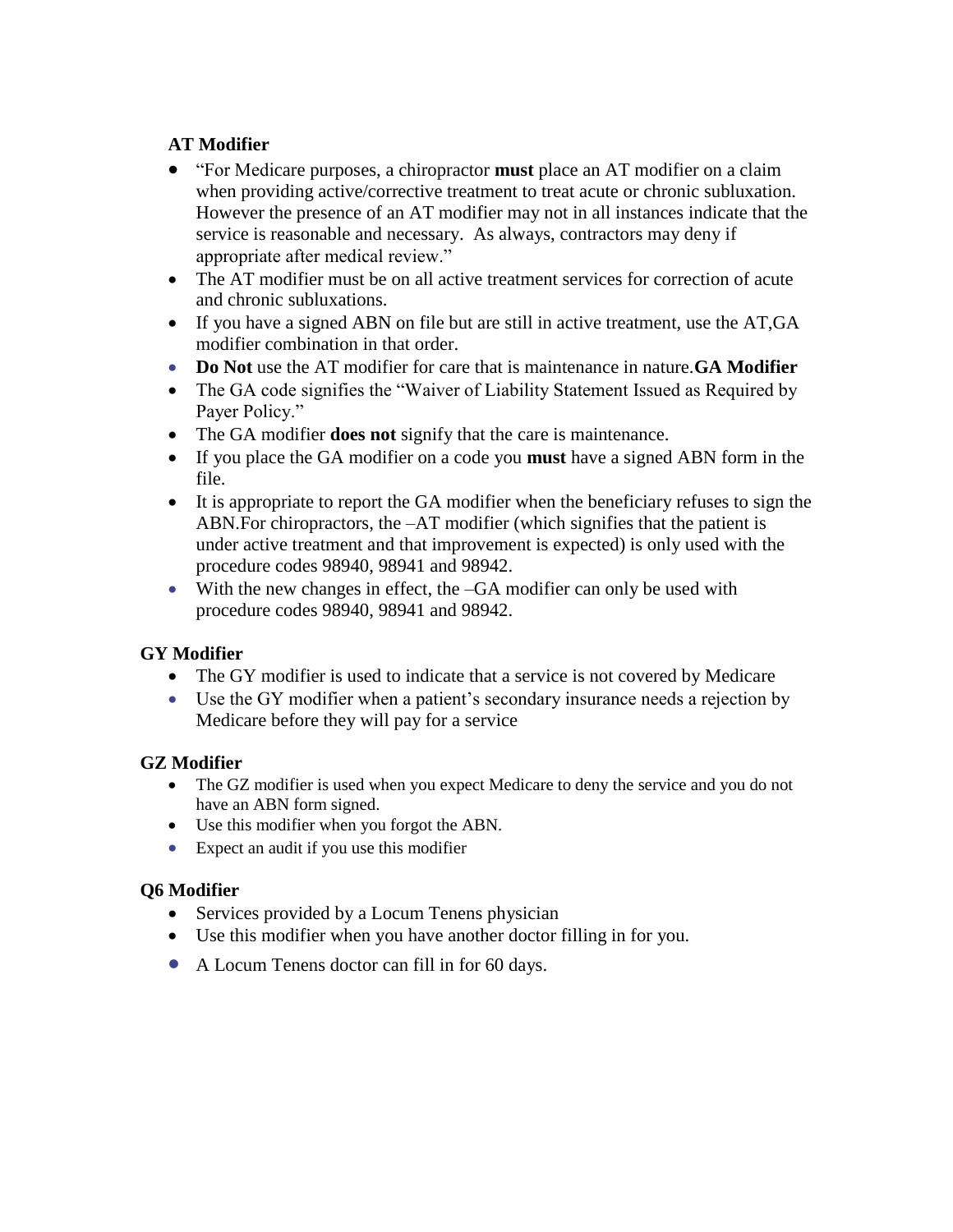# **The CMS 1500 Form**

### **Note: Get a copy of the CMS 1500 form from your stock to follow along**

- Now that we know what codes and modifiers to use, lets look at how to use them
- Services are billed to Medicare using the CMS 1500 claim form or the electronic equivalent.The CMS 1500 form will be replaced in the future.
- The replacement form will have more spaces for diagnoses.
- The recommended timeline is to have insurers able to accept the new form by June 1, 2013 with the current form discontinued by October 1, 2013.This is the CMS 1500 form.
- Commonly called the 1500 form.
- It is printed in red because it is read by an Optical Character Recognition (OCR) scanner
- Electronic Health records require the same information that the 1500 form does.
- The top part of the form is for the patient information and the insured's information (if it is different from the patient's.The bottom part of the form is for the claim information.
- This is where you submit the charges.

# **Patient Section**

- **Item 1** Show the type of health insurance coverage applicable to this claim by checking the appropriate box, e.g., if a Medicare claim is being filed, check the Medicare box.
- **Item 1a -** Enter the patient's Medicare Health Insurance Claim Number (HICN) whether Medicare is the primary or secondary payer. This is a required field.
- **Item 2 -** Enter the patient's last name, first name, and middle initial, if any, as shown on the patient's Medicare card. This is a required field.
- **Item 3** Enter the patient's 8-digit birth date (MM | DD | CCYY) and sex.
- **Item 4 -** If there is insurance primary to Medicare, either through the patient's or spouse's employment or any other source, list the name of the insured here. When the insured and the patient are the same, enter the word SAME. If Medicare is primary, leave blank.
- How to Determine the Correct MSP Type Below is a list of some questions your office may want to ask:
	- o Is the beneficiary covered by a Group Health Plan (GHP) through his or her current or former employment?
	- o Is the beneficiary covered by a GHP through his or her spouse or other family member's current or former employment?Is the beneficiary receiving Workers' Compensation (WC) benefits?
	- o Is the beneficiary filing a claim with a no-fault insurance or liability insurance?
	- o Is the beneficiary being treated for an injury or illness for which another party has been found responsible?
- **Item 5** Enter the patient's mailing address and telephone number. On the first line enter the street address; the second line, the city and state; the third line, the ZIP code and phone number.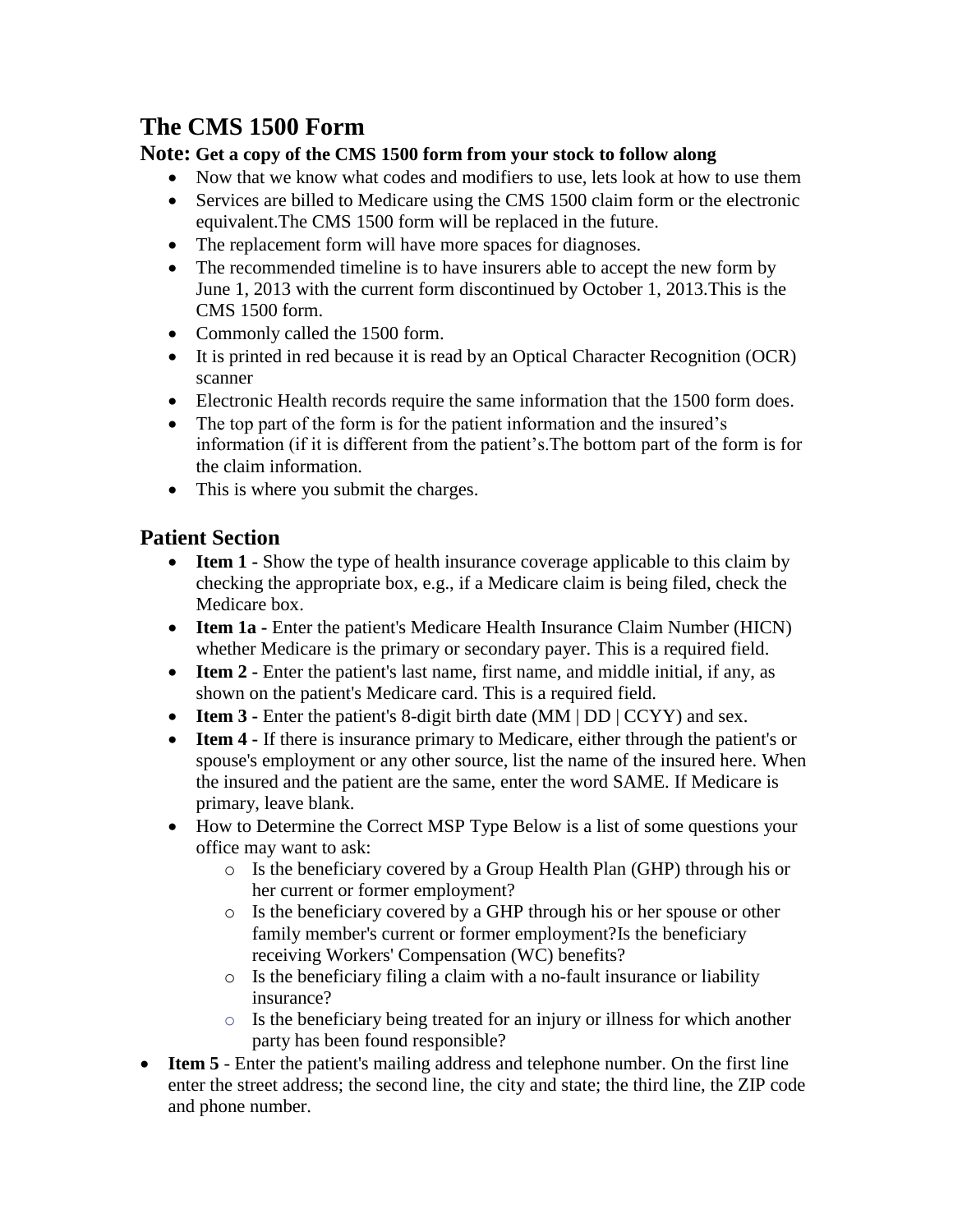- **Item 6** Check the appropriate box for patient's relationship to insured when item 4 is completed.
- **Item 7 -** Enter the insured's address and telephone number. When the address is the same as the patient's, enter the word SAME. Complete this item only when items 4, 6, and 11 are completed.
- **Item 8** Check the appropriate box for the patient's marital status and whether employed or a student.
- **Item 9 -** Enter the last name, first name, and middle initial of the enrollee in a Medigap policy if it is different from that shown in item 2. Otherwise, enter the word SAME. If no Medigap benefits are assigned, leave blank. **This field may be used in the future for supplemental insurance plans.**
- **NOTE:** Only participating physicians and suppliers are to complete item 9 and its subdivisions and only when the beneficiary wishes to assign his/her benefits under a MEDIGAP policy to the participating physician or supplier.
- Participating physicians and suppliers must enter information required in item 9 and its subdivisions if requested by the beneficiary. Participating physicians/suppliers sign an agreement with Medicare to accept assignment of Medicare benefits for **all**  Medicare patients.
- A claim for which a beneficiary elects to assign his/her benefits under a Medigap policy to a participating physician/supplier is called a mandated Medigap transfer.
- **Medigap -** Medigap policy meets the statutory definition of a "Medicare supplemental policy" contained in  $$1882(g)(1)$  of title XVIII of the Social Security Act (the Act) and the definition contained in the NAIC Model Regulation that is incorporated by reference to the statute.
	- o It is a health insurance policy or other health benefit plan offered by a private entity to those persons entitled to Medicare benefits and is specifically designed to supplement Medicare benefits.
	- o It fills in some of the "gaps" in Medicare coverage by providing payment for some of the charges for which Medicare does not have responsibility due to the applicability of deductibles, coinsurance amounts, or other limitations imposed by Medicare.
	- o It does not include limited benefit coverage available to Medicare beneficiaries such as "specified disease" or "hospital indemnity" coverage. Also, it explicitly excludes a policy or plan offered by an employer to employees or former employees, as well as that offered by a labor organization to members or former members.
- Do not list other supplemental coverage in item 9 and its subdivisions at the time a Medicare claim is filed. Other supplemental claims are forwarded automatically to the private insurer if the private insurer contracts with the carrier to send Medicare claim information electronically. If there is no such contract, the beneficiary must file his/her own supplemental claim.
- **Item 9a -** Enter the policy and/or group number of the Medigap insured preceded by MEDIGAP, MG, or MGAP.
- **NOTE:** Item 9d must be completed, even when the provider enters a policy and/or group number in item 9a.
- **Item 9b** Enter the Medigap insured's 8-digit birth date (MM | DD | CCYY) and sex.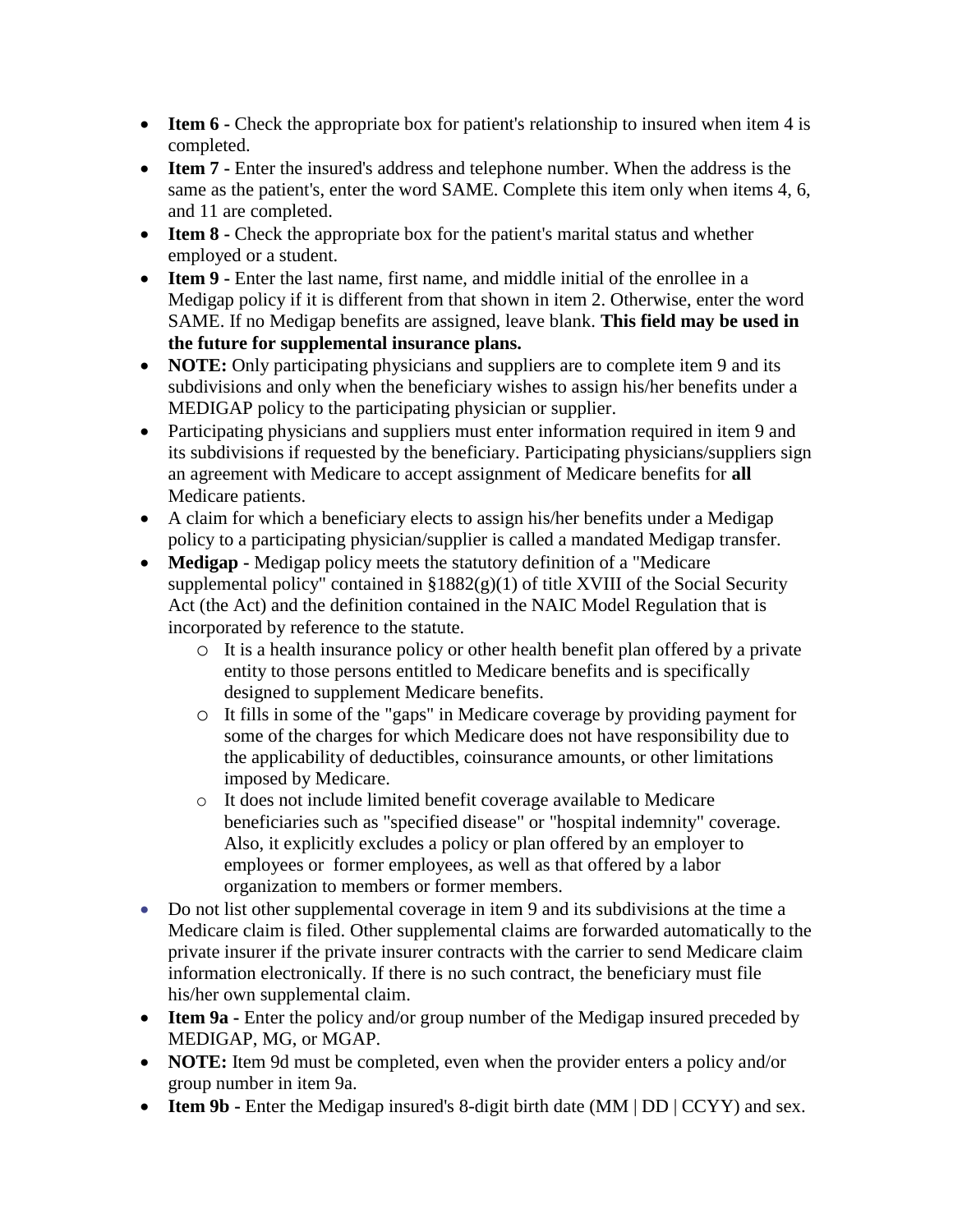- **Item 9c -** Leave blank if a Medigap Payer ID is entered in item 9d. Otherwise, enter the claims processing address of the Medigap insurer.
- **Item 9d -** Enter the 9-digit PAYERID number of the Medigap insurer. If no PAYERID number exists, then enter the Medigap insurance program or plan name.
- **Items 10a through 10c -** Check "YES" or "NO" to indicate whether employment, auto liability, or other accident involvement applies to one or more of the services described in item 24. Enter the State postal code. Any item checked "YES" indicates there may be other insurance primary to Medicare. Identify primary insurance information in item 11.
- **Item 10d -** Use this item exclusively for Medicaid (MCD) information. If the patient is entitled to Medicaid, enter the patient's Medicaid number preceded by MCD.
- **Item 11 -** THIS ITEM MUST BE COMPLETED, IT IS A REQUIRED FIELD. BY COMPLETING THIS ITEM, THE PHYSICIAN/SUPPLIER ACKNOWLEDGES HAVING MADE A GOOD FAITH EFFORT TO DETERMINE WHETHER MEDICARE IS THE PRIMARY OR SECONDARY PAYER.If there is insurance primary to Medicare, enter the insured's policy or group number and proceed to items 11a - 11c. Items 4, 6, and 7 must also be completed.
- **NOTE:** Enter the appropriate information in item 11c if insurance primary to Medicare is indicated in item 11. If there is no insurance primary to Medicare, enter the word "NONE" and proceed to item 12.
- If the insured reports a terminating event with regard to insurance which had been primary to Medicare (e.g., insured retired), enter the word "NONE" and proceed to item 11b.
- **Insurance Primary to Medicare -** Circumstances under which Medicare payment may be secondary to other insurance include:
	- o Group Health Plan Coverage
		- Working Aged;
		- Disability (Large Group Health Plan); and
		- End Stage Renal Disease; No Fault and/or Other Liability; and
	- o Work-Related Illness/Injury:
		- Workers' Compensation;
		- Black Lung; and
		- Veterans Benefits.
- **NOTE:** For a paper claim to be considered for Medicare secondary payer benefits, a copy of the primary payer's explanation of benefits (EOB) notice must be forwarded along with the claim form.
- **Item 11a** Enter the insured's 8-digit birth date (MM | DD | CCYY) and sex if different from item 3.
- **Item 11b** Enter employer's name, if applicable. If there is a change in the insured's insurance status, e.g., retired, enter either a 6-digit (MM | DD | YY) or 8-digit (MM | DD | CCYY) retirement date preceded by the word "RETIRED."
- **Item 11c** Enter the 9-digit PAYERID number of the primary insurer. If no PAYERID number exists, then enter the **complete** primary payer's program or plan name.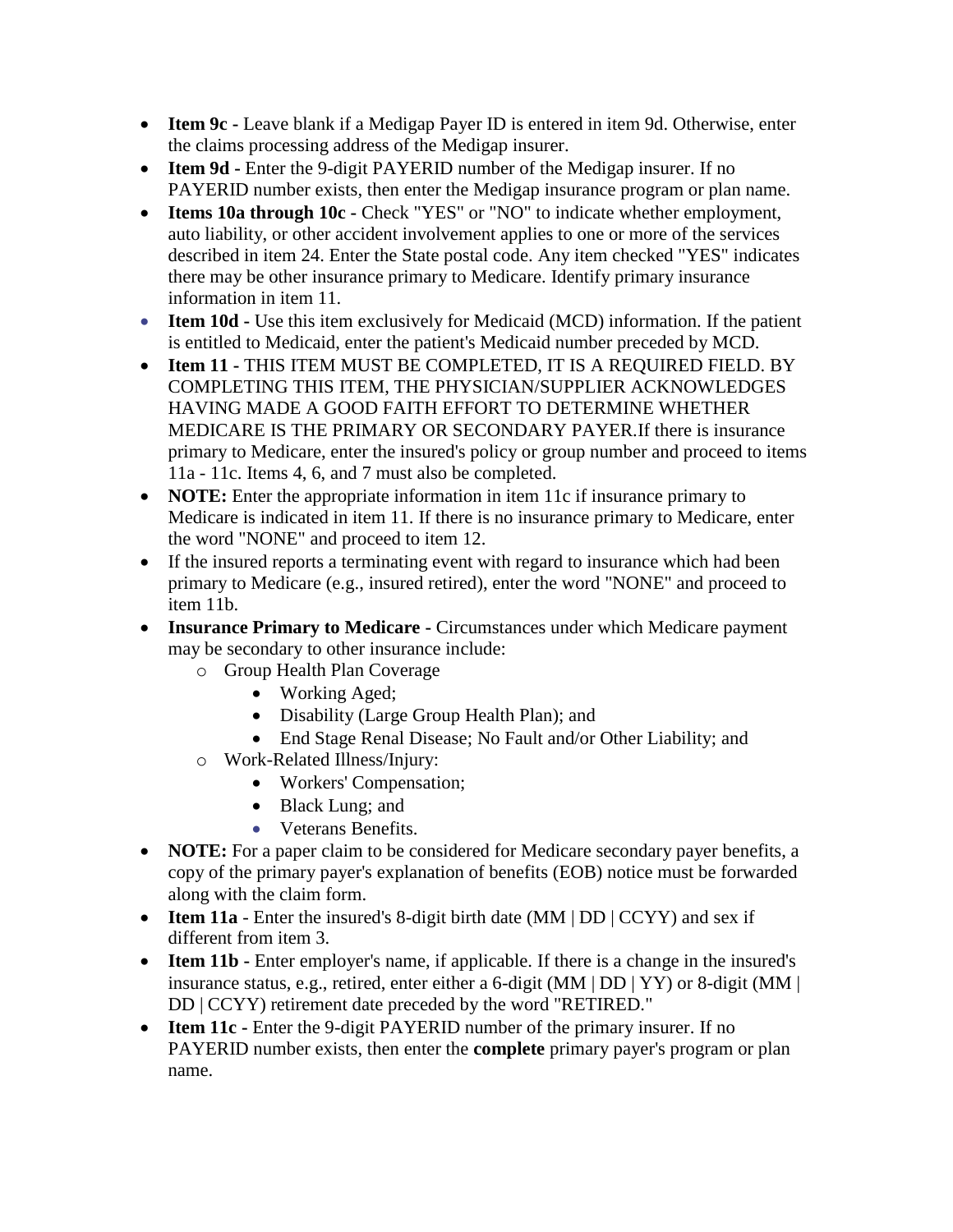- If the primary payer's EOB does not contain the claims processing address, record the primary payer's claims processing address directly on the EOB. This is required if there is insurance primary to Medicare that is indicated in item 11.
- **Item 11d -** Leave blank. Not required by Medicare.
- **Item 12 -** The patient or authorized representative must sign and enter either a 6-digit date (MM | DD | YY), 8-digit date (MM | DD | CCYY), or an alpha-numeric date (e.g., January 1, 1998) unless the signature is on file.
- In lieu of signing the claim, the patient may sign a statement to be retained in the provider, physician, or supplier file in accordance with Chapter 1, "General Billing Requirements."
- If the patient is physically or mentally unable to sign, a representative specified in Chapter 1, "General Billing Requirements" may sign on the patient's behalf. In this event, the statement's signature line must indicate the patient's name followed by "by" the representative's name, address, relationship to the patient, and the reason the patient cannot sign. The authorization is effective indefinitely unless the patient or the patient's representative revokes this arrangement.
- **NOTE:** This can be "Signature on File" and/or a computer generated signature. The patient's signature authorizes release of medical information necessary to process the claim.
- It also authorizes payment of benefits to the provider of service or supplier when the provider of service or supplier accepts assignment on the claim.
- **Signature by Mark (X)** When an illiterate or physically handicapped enrollee signs by mark, a witness must enter his/her name and address next to the mark.
- **Item 13 -** The patient's signature or the statement "signature on file" in this item authorizes payment of medical benefits to the physician or supplier. The patient or his/her authorized representative signs this item or the signature must be on file separately with the provider as an authorization.
- However, note that when payment under the Act can only be made on an assignmentrelated basis or when payment is for services furnished by a participating physician or supplier, a patient's signature or a "signature on file" is not required in order for Medicare payment to be made directly to the physician or supplier. In addition, the signature in this item authorizes payment of mandated Medigap benefits to the participating physician or supplier if required Medigap information is included in item 9 and its subdivisions.

# **Claim Section**

- **Item 14 -** Enter either an 8-digit (MM | DD | CCYY) or 6-digit (MM | DD | YY) date of current illness, injury, or pregnancy.
- For chiropractic services, enter an 8 digit (MM | DD | CCYY) or 6-digit (MM | DD | YY) date of the initiation of the course of treatment and enter an 8-digit  $(MM | DD | CCYY)$  or 6-digit  $(MM | DD | YY)$  date in item 19. Reminder: For date fields other than date of birth, all fields shall be one or the other format, 6-digit: (MM | DD | YY) or 8-digit: (MM | DD | CCYY).
- **Intermixing the two formats on the claim is not allowed.**
- **Item 15 -** Leave blank. Not required by Medicare.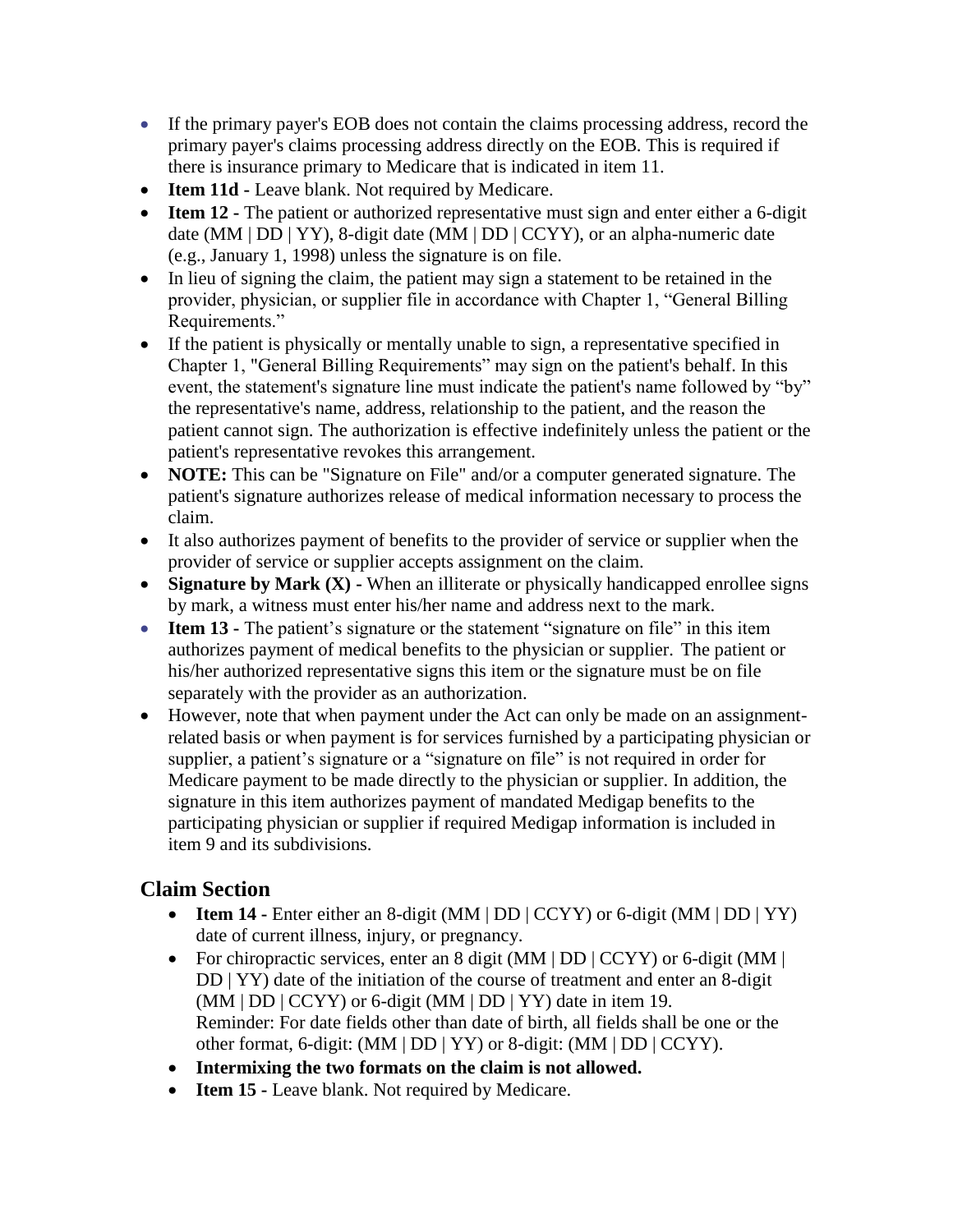- **Item 16 -** If the patient is employed and is unable to work in his/her current occupation, enter an 8-digit (MM | DD | CCYY) or 6-digit (MM | DD | YY) date when patient is unable to work.
- An entry in this field may indicate employment related insurance coverage.
- **Item 17** Enter the name of the referring or ordering physician if the service or item was ordered or referred by a physician.
- All physicians who order services or refer Medicare beneficiaries must report this data.
- When a claim involves multiple referring and/or ordering physicians, a separate Form CMS-1500 shall be used for each ordering/referring physician.
- The term "physician" when used within the meaning of  $\S 1861(r)$  of the Act and used in connection with performing any function or action refers to:
- 5. A chiropractor who is licensed as such by a State (or in a State which does not license chiropractors as such), and is legally authorized to perform the services of a chiropractor in the jurisdiction in which he/she performs such services, and who meets uniform minimum standards specified by the Secretary, but only for purposes of  $\S$ §1861(s)(1) and 1861(s)(2)(A) of the Act, and only with respect to treatment by means of manual manipulation of the spine (to correct a subluxation).
- $\bullet$  1861(s) The term "medical and other health services" means any of the following items or services:
- physicians' services;
- $(2)(A)$  services and supplies (including drugs and biologicals which are not usually self-administered by the patient) furnished as an incident to a physician's professional service, of kinds which are commonly furnished in physicians' offices and are commonly either rendered without charge or included in the physicians' bills (or would have been so included but for the application of section [1847B\)](http://www.ssa.gov/OP_Home/ssact/title18/1847B.htm);
- **Referring physician**  is a physician who requests an item or service for the beneficiary for which payment may be made under the Medicare program.
- **Ordering physician**  is a physician or, when appropriate, a non-physician practitioner who orders non-physician services for the patient. Examples of services that might be ordered include diagnostic laboratory tests, clinical laboratory tests, pharmaceutical services, durable medical equipment, and services incident to that physician's or non-physician practitioner's service.
- Chiropractors can only order or refer for services directly related to manual manipulation to the spine to correct subluxation.
- For all other services you must send the patient back to their MD or DO for evaluation.
- **Referral**: Turning the patient's care over to another doctor.
- **Request for Consult**: Requesting another doctor evaluate the patient and render an opinion and return the patient to you for continued care.
- **Item 17a –** Leave blank.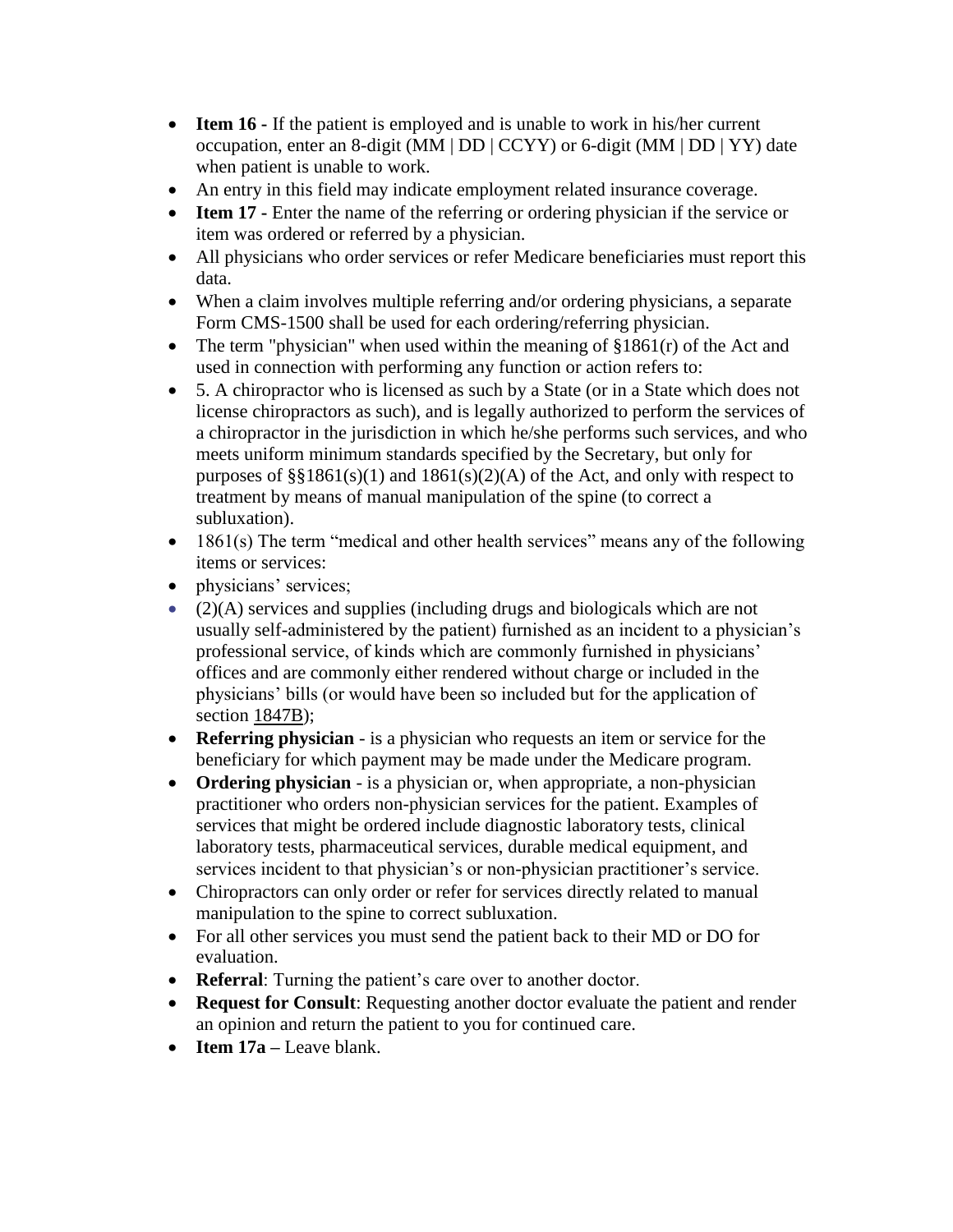- **Item 17b Form CMS-1500** Enter the NPI of the referring/ordering physician listed in item 17. All physicians who order services or refer Medicare beneficiaries must report this data.
- **Item 18** Enter either an 8-digit (MM | DD | CCYY) or a 6-digit (MM | DD | YY) date when a medical service is furnished as a result of, or subsequent to, a related hospitalization.
- **Item 19** Enter either a 6-digit (MM | DD | YY) or an 8-digit (MM | DD | CCYY) x-ray date for chiropractor services (if an x-ray, rather than a physical examination was the method used to demonstrate the subluxation).
- By entering an x-ray date and the initiation date for course of chiropractic treatment in item 14, the chiropractor is certifying that all the relevant information requirements (including level of subluxation) of Pub. 100-02, Medicare Benefit Policy Manual, chapter 15, is on file, along with the appropriate x-ray and all are available for carrier review.
- **Item 20 -** Complete this item when billing for diagnostic tests subject to the antimarkup payment limitation.
- Chiropractors will not use this box
- **Item 21 -** Enter the patient's diagnosis / condition. All physician and nonphysician specialties (i.e., PA, NP, CNS, CRNA) use an ICD-9-CM code number and code to the highest level of specificity for the date of service. Enter up to four diagnoses in priority order.
- **Item 22 -** Leave blank. Not required by Medicare.
- **Item 23 -** Enter the Quality Improvement Organization (QIO) prior authorization number for those procedures requiring QIO prior approval.
- **Item 24 -** The six service lines in section 24 have been divided horizontally to accommodate submission of supplemental information to support the billed service.
- **Item 24A -** Enter a 6-digit or 8-digit (MMDDCCYY) date for each procedure, service, or supply.
- **Item 24B** Enter the appropriate place of service code(s) from the list provided in section 10.5. Identify the location, using a place of service code, for each item used or service performed. This is a required field. Examples of place of service codes are:
	- o 11 Office
	- o 12 Home
	- o 21 Inpatient Hospital
	- o 22 Outpatient Hospital
	- o 23 Emergency Room-Hospital
	- o 26 Military Treatment Facility
	- o 31 Skilled Nursing Facility
- **Item 24C -** Medicare providers are not required to complete this item.
- **Item 24D -** Enter the procedures, services, or supplies using the CMS Healthcare Common Procedure Coding System (HCPCS) code.
- When applicable, show HCPCS code modifiers with the HCPCS code.
- The Form CMS-1500 has the ability to capture up to four modifiers.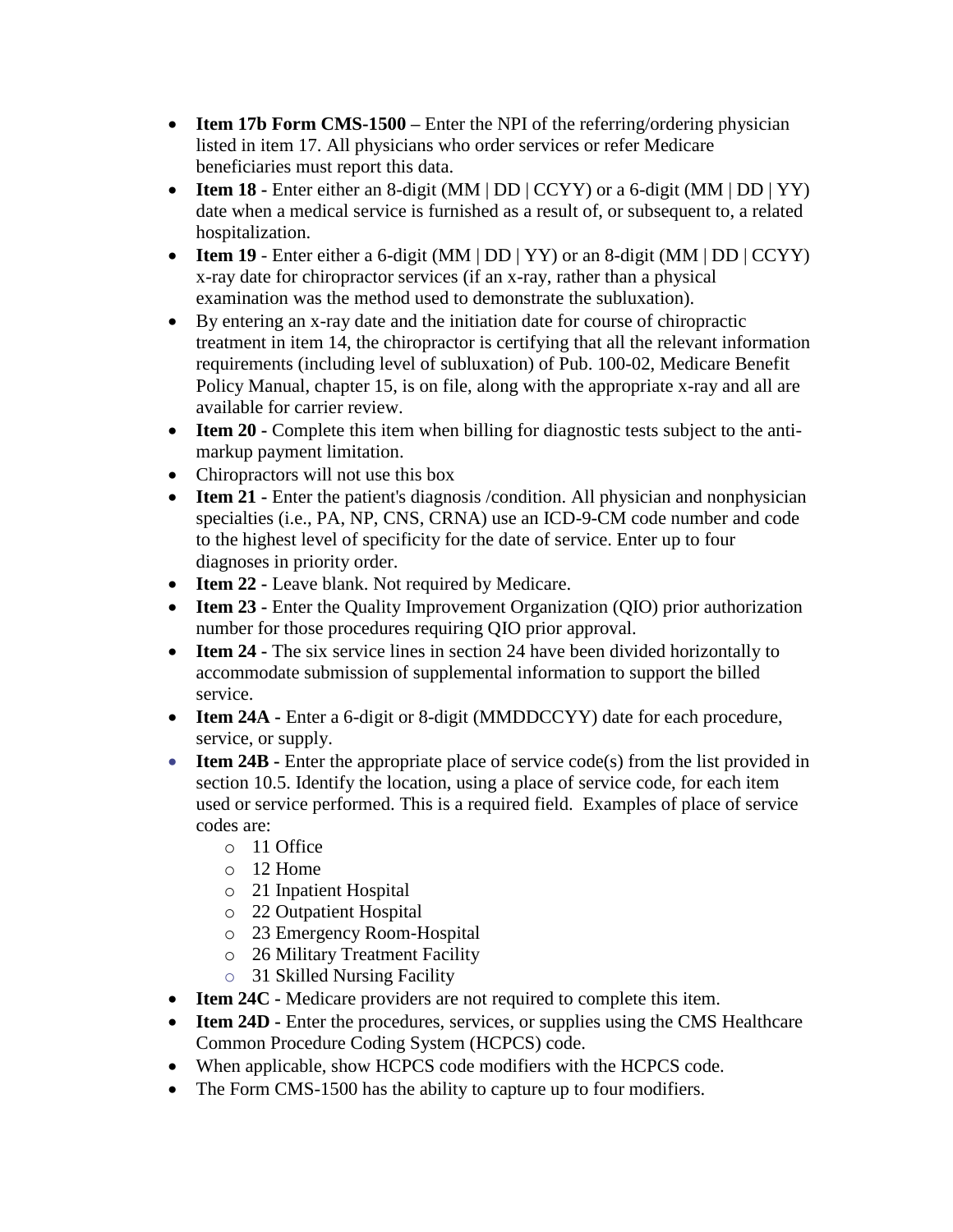- Enter the specific procedure code without a narrative description.
- This is a required field.
- **Item 24E** Enter the diagnosis code reference number as shown in item 21 to relate the date of service and the procedures performed to the primary diagnosis.
- Enter only one reference number per line item.
- When multiple services are performed, enter the primary reference number for each service, either a 1, or a 2, or a 3, or a 4.
- This is a required field.
- If a situation arises where two or more diagnoses are required for a procedure code (e.g., pap smears), the provider shall reference only one of the diagnoses in item 21.
- **Item 24F-** Enter the charge for each listed service.
- **Item 24G** Enter the number of days or units.
- If only one service is performed, the numeral 1 must be entered.
- **Item 24H** Leave blank. Not required by Medicare.
- **Item 24I -** Enter the ID qualifier 1C in the shaded portion. **Item 24J -** Enter the rendering provider's NPI number in the lower unshaded portion.
- **Item 25** Enter the provider of service or supplier Federal Tax ID (Employer Identification Number or Social Security Number) and check the appropriate check box.
- Reimbursement of claims submitted without tax identification information will/may be delayed.
- **Item 26** Enter the patient's account number assigned by the provider's of service or supplier's accounting system.
- This field is optional to assist the provider in patient identification.
- **Item 27 -** Check the appropriate block to indicate whether the provider of service or supplier accepts assignment of Medicare benefits.
- **Item 28 -** Enter total charges for the services (i.e., total of all charges in item 24f).
- **Item 30 -** Leave blank. Not required by Medicare.
- **Item 31** Enter the signature of provider of service or supplier, or his/her representative, and either the 6-digit date (MM | DD | YY), 8-digit date (MM | DD | CCYY), or alpha-numeric date (e.g., January 1, 1998) the form was signed.
	- o **NOTE:** This is a required field, however the claim can be processed if the following is true.
	- o If a physician, supplier, or authorized person's signature is missing, but the signature is on file; or
	- o If any authorization is attached to the claim or if the signature field has "Signature on File" and/or a computer generated signature. SIGNATURE OF PHYSICIAN OR SUPPLIER INCLUDING DEGREES OR CREDENTIALS(I certify that the statements on the reverse apply to this bill and are made a part thereof.)
- **Item 32** Effective January 1, 2011, for claims processed on or after January 1, 2011, submission of the location where the service was rendered will be required for all POS codes.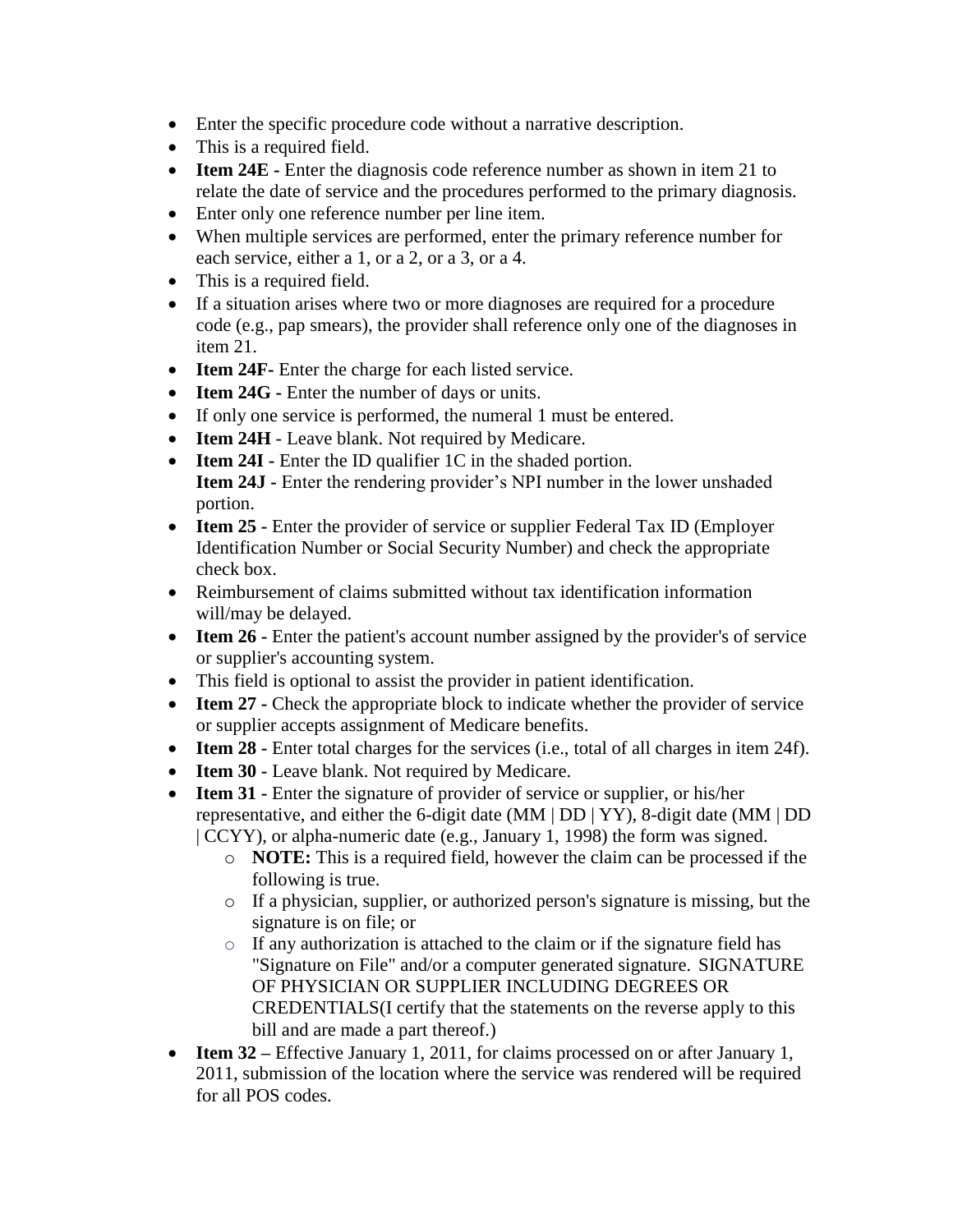- **Item 32a -** If required by Medicare claims processing policy, enter the NPI of the service facility.
- **Item 32b -** Effective May 23, 2008, Item 32b is not to be reported.
- **Item 33 -** Enter the provider of service/supplier's billing name, address, ZIP code, and telephone number. This is a required field.
- **Item 33a -** Enter the NPI of the billing provider or group. This is a required field.
- **Item 33b -** Effective May 23, 2008, Item 33b is not to be reported.

# **The Back of the CMS 1500 Form**

- Refer to the back of the CMS 1500 form.
- It contains notices to the physician and to the patient. BECAUSE THIS FORM IS USED BY VARIOUS GOVERNMENT AND PRIVATE HEALTH PROGRAMS, SEE SEPARATE INSTRUCTIONS ISSUED BY APPLICABLE PROGRAMS.
- NOTICE: Any person who knowingly files a statement of claim containing any misrepresentation or any false, incomplete or misleading information may be guilty of a criminal act punishable under law and may be subject to civil penalties**.**REFERS TO GOVERNMENT PROGRAMS ONLY
- MEDICARE AND CHAMPUS PAYMENTS: A patient's signature requests that payment be made and authorizes release of any information necessary to process the claim and certifies that the information provided in Blocks 1 through 12 is true, accurate and complete.
- In the case of a Medicare claim, the patient's signature authorizes any entity to release to Medicare medical and nonmedical information, including employment status, and whether the person has employer group health insurance, liability, nofault, worker's compensation or other insurance which is responsible to pay for the services for which the Medicare claim is made. The next section is a statement about Black Lung.
- **SIGNATURE OF PHYSICIAN OR SUPPLIER (MEDICARE, CHAMPUS, FECA AND BLACK LUNG)** I certify that the services shown on this form were medically indicated and necessary for the health of the patient and were personally furnished by me or were furnished incident to my professional service by my employee under my immediate personal supervision, except as otherwise expressly permitted by Medicare or CHAMPUS regulations.
- SIGNATURE OF PHYSICIAN OR SUPPLIER INCLUDING DEGREES OR **CREDENTIALS**
- (I certify that the statements on the reverse apply to this bill and are made a part thereof.) This is how doctors fall prey to the False Claims Act.
- When you file a claim with the AT modifier and your records do not substantiate medical necessity, you have made a false statement to a government agency.No Part B Medicare benefits may be paid unless this form is received as required by existing law and regulations (42 CFR 424.32).
- NOTICE: Any one who misrepresents or falsifies essential information to receive payment from Federal funds requested by this form may upon conviction be subject to fine and imprisonment under applicable Federal laws.